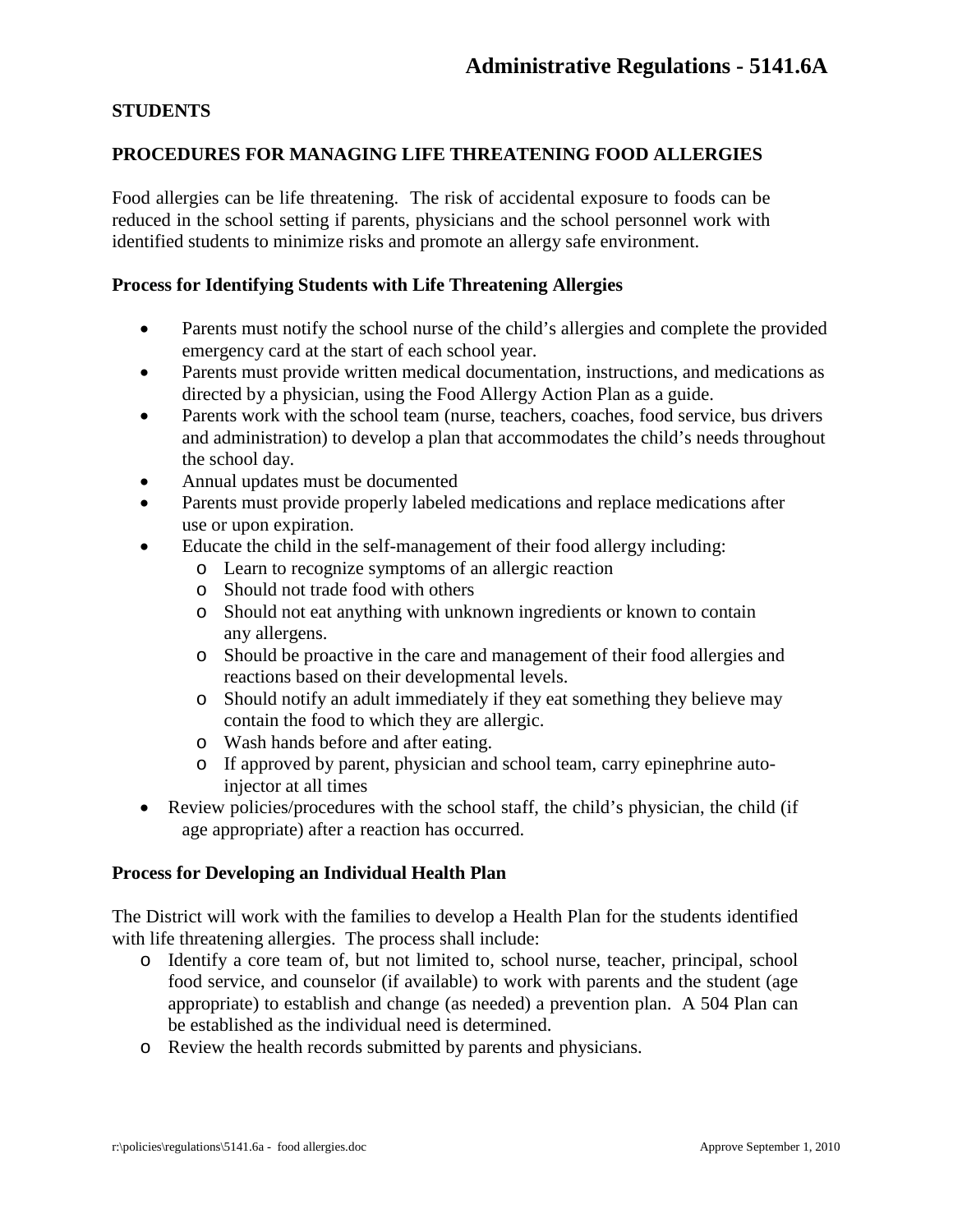## **Develop Strategies to Reduce the Risk of Exposure**

- o Assure that all staff who interact with the student on a regular basis understands food allergy, can recognize symptoms, knows what to do in an emergency, and works to eliminate the use of food allergens in the allergic student's school day.
- o Practice the Food Allergy Action Plans before an allergic reaction occurs to assure the efficiency/effectiveness of the plans.
- o Coordinate with the school nurse to be sure medications are appropriately stored, and be sure that an emergency kit is available that contains a physician's standing order for epinephrine. Emergency medications can be kept in an easily accessible secure location central to designated school personnel (cafeteria, bus, agri-science and playing fields). Students should be allowed to carry their own epinephrine, if age appropriate after approval from the student's physician, parent and school nurse.
- o Designate school personnel who are properly trained to administer medications in accordance the State Nursing and Good Samaritan Laws governing the administration of emergency medications.
- o Be prepared to handle a reaction and ensure that there is a staff member available who is properly trained to administer medications during the school day.
- o Review policies/prevention plan with the core team members, parents/guardians, student (age appropriate), and physician after a reaction has occurred.
- o Work with the district transportation administrator to assure bus driver training for symptom awareness, communication devices, and a "no eating" policy on the bus.
- o Discuss field trips with the family of the food-allergic child to decide appropriate strategies for managing the food allergy. Ensure the epinephrine auto-injectors and instructions are taken and remain with the student or in care of a trained adult.
- o Follow federal/state/district laws and regulations regarding sharing medical information about the student.
- o Take threats or harassment against an allergic child seriously.
- o Include food-allergic students in school activities. Students should not be excluded from school activities solely based on their food allergy.

# **Process for the Ongoing Training of School Personnel**

- o Assure that all staff who interact with the student on a regular basis understands food allergy, can recognize symptoms, knows what to do in an emergency, and works to eliminate the use of food allergens in the allergic student's school day.
- o Be prepared to handle a reaction and ensure that there is a staff member available who is properly trained to administer medications during the school day.
- o Review policies/prevention plan with the core team members, parents/guardians, student (age appropriate), and physician after a reaction has occurred.
- o Work with the district transportation administrator to assure bus driver training for symptom awareness, communication devices, and a "no eating" policy on the bus.